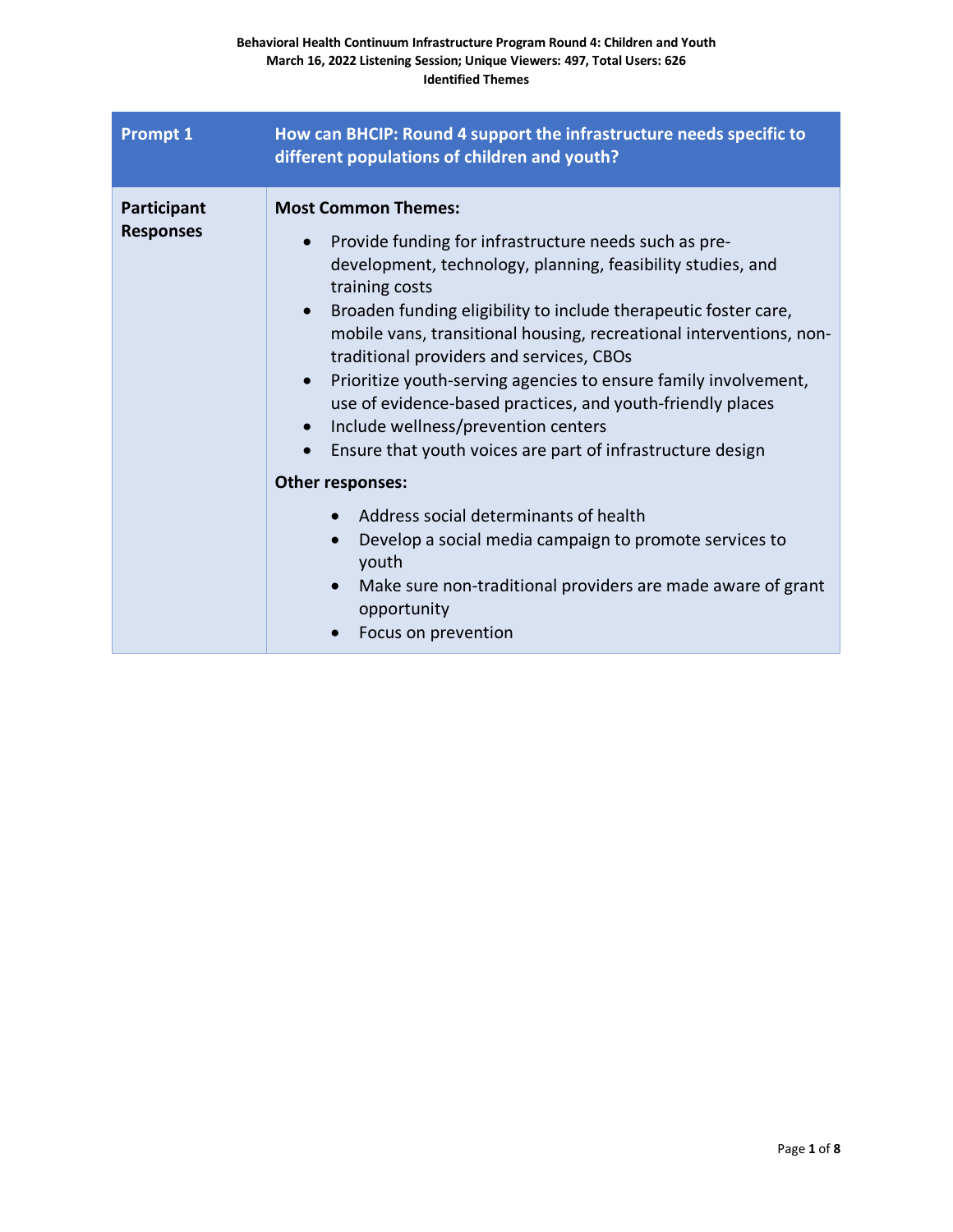| <b>Prompt 2</b>                 | How does DHCS ensure that it selects applicants that will primarily<br>serve children and youth ages 25 and younger?                                                                                                                                                                                                                                                                                                                                                                                                                                                                                                                                                                                               |
|---------------------------------|--------------------------------------------------------------------------------------------------------------------------------------------------------------------------------------------------------------------------------------------------------------------------------------------------------------------------------------------------------------------------------------------------------------------------------------------------------------------------------------------------------------------------------------------------------------------------------------------------------------------------------------------------------------------------------------------------------------------|
| Participant<br><b>Responses</b> | <b>Most Common Themes:</b><br>Prioritize agencies that serve children and youth<br>$\bullet$<br>Consider agency expertise and experience working with children<br>and youth<br>Conduct site visits; require reporting and documentation of<br>$\bullet$<br>service delivery quality<br>Request letters of support to demonstrate involvement in and<br>$\bullet$<br>support from community and partners<br>Other responses:<br>Require youth involvement<br>$\bullet$<br>Workforce development issues - agencies need staff to provide<br>$\bullet$<br>services for any facility/program<br>Ensure applicants describe plan for serving youth aged 25 and<br>$\bullet$<br>younger and how they will demonstrate it |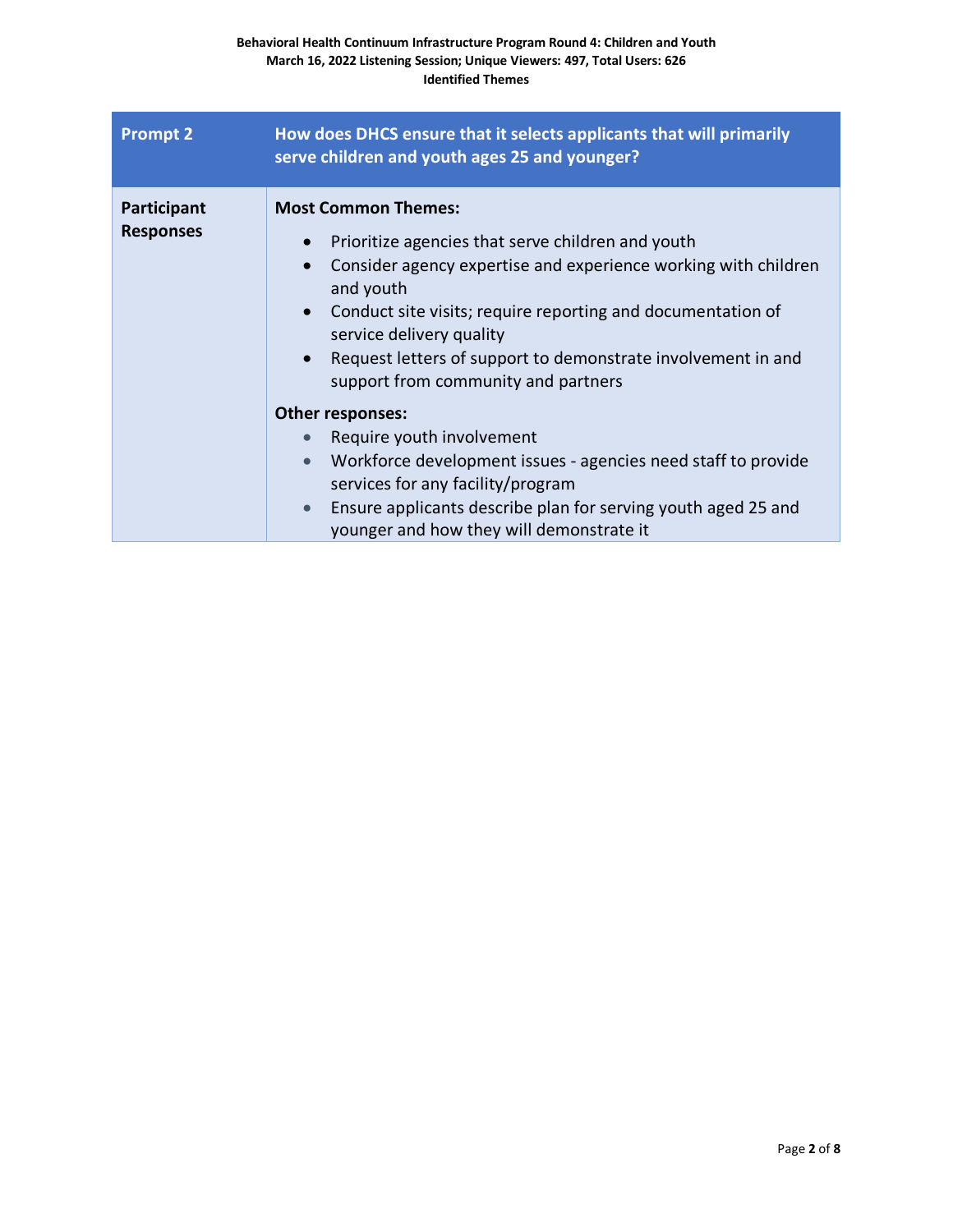| <b>Prompt 3</b>                 | Are there other facilities that primarily provide BH services for children<br>and youth not listed here for BHCIP Round 4 funding?                                                                                                                                                                                                                                                                                                                                                                                                                                                                                                                                                                           |
|---------------------------------|--------------------------------------------------------------------------------------------------------------------------------------------------------------------------------------------------------------------------------------------------------------------------------------------------------------------------------------------------------------------------------------------------------------------------------------------------------------------------------------------------------------------------------------------------------------------------------------------------------------------------------------------------------------------------------------------------------------|
| Participant<br><b>Responses</b> | Facilities requested to be included (# of responses):<br>14 – Transitional/supportive/recovery housing (9 specific for TAY)<br>11 – Youth drop-in centers/clubhouse (2 mentioned Alcove)<br>9 - Mobile crisis/MH urgent care<br>8 - Schools<br>4 – Respite; Family Resource Center; Children's hospitals; FQHC<br>$6$ – Eating disorders; $3$ – Autism/ID/DD<br>Sobering Centers, facilities that do home-based care, equine therapy,<br>IOPs, MAT, Digital Health, TAY MH Rehabilitation Center, Therapeutic<br>Foster Care, Psychiatric Residential Treatment Facility, perinatal facility<br>Other responses:<br>Use CBO as an umbrella term for facilities that do a variety of<br>services listed above |
|                                 | Programs that include families and provide wraparound services                                                                                                                                                                                                                                                                                                                                                                                                                                                                                                                                                                                                                                               |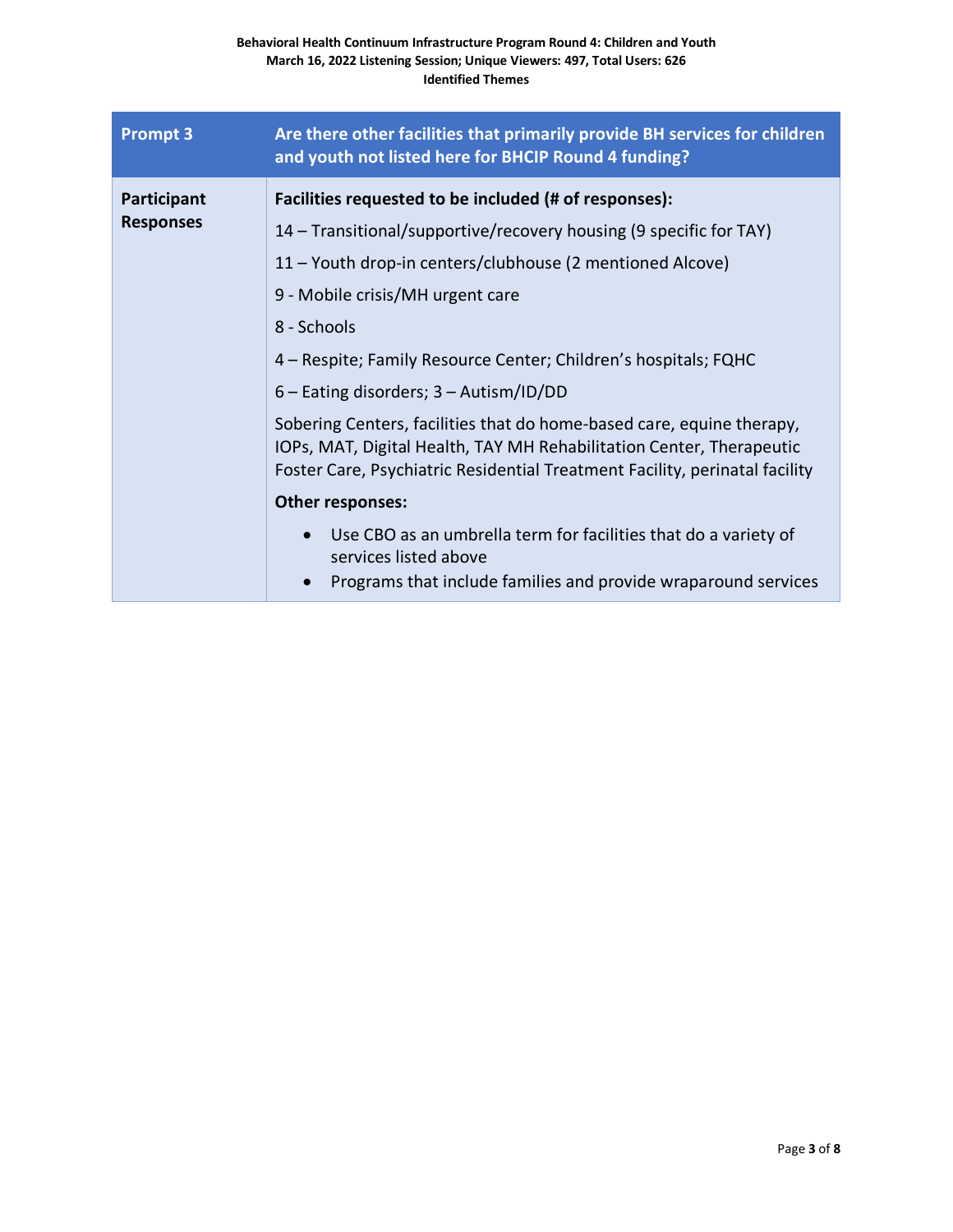| <b>Prompt 4</b>                 | How can DHCS encourage regional approaches or collaborative<br>partnerships to expand behavioral health facilities for children and<br>youth?                                                                                                                                                                                                                                                                                                                                                                                                                                                                                                                                                                                                                                                                                                                                                                                                                                                                                                    |
|---------------------------------|--------------------------------------------------------------------------------------------------------------------------------------------------------------------------------------------------------------------------------------------------------------------------------------------------------------------------------------------------------------------------------------------------------------------------------------------------------------------------------------------------------------------------------------------------------------------------------------------------------------------------------------------------------------------------------------------------------------------------------------------------------------------------------------------------------------------------------------------------------------------------------------------------------------------------------------------------------------------------------------------------------------------------------------------------|
| Participant<br><b>Responses</b> | <b>Most Common Themes:</b><br>Provide funding/incentives to support partnerships, extra points<br>$\bullet$<br>for partnerships, require partnership to show geographic<br>footprint<br>Relax/align billing requirements; allow Medi-Cal billing across<br>county lines<br>Create a platform for providers to find each other such as a<br>$\bullet$<br>summit, learning collaboratives, regional meetings/projects<br>Include youth and family voices, advocacy groups<br>Other responses:<br>Support public/private partnerships<br>$\bullet$<br>Social media to combat stigma<br>Surveys of regional needs<br>$\bullet$<br>Co-located facilities that include public and nonprofit<br>$\bullet$<br>organizations with wraparound services for children, youth, and<br>their families<br>Create partnerships with schools and centers<br>Allow for staged approach to building partnerships; allow<br>$\bullet$<br>providers to add partners as the facility develops; allow for<br>satellite sites<br>Need for continued funding for services |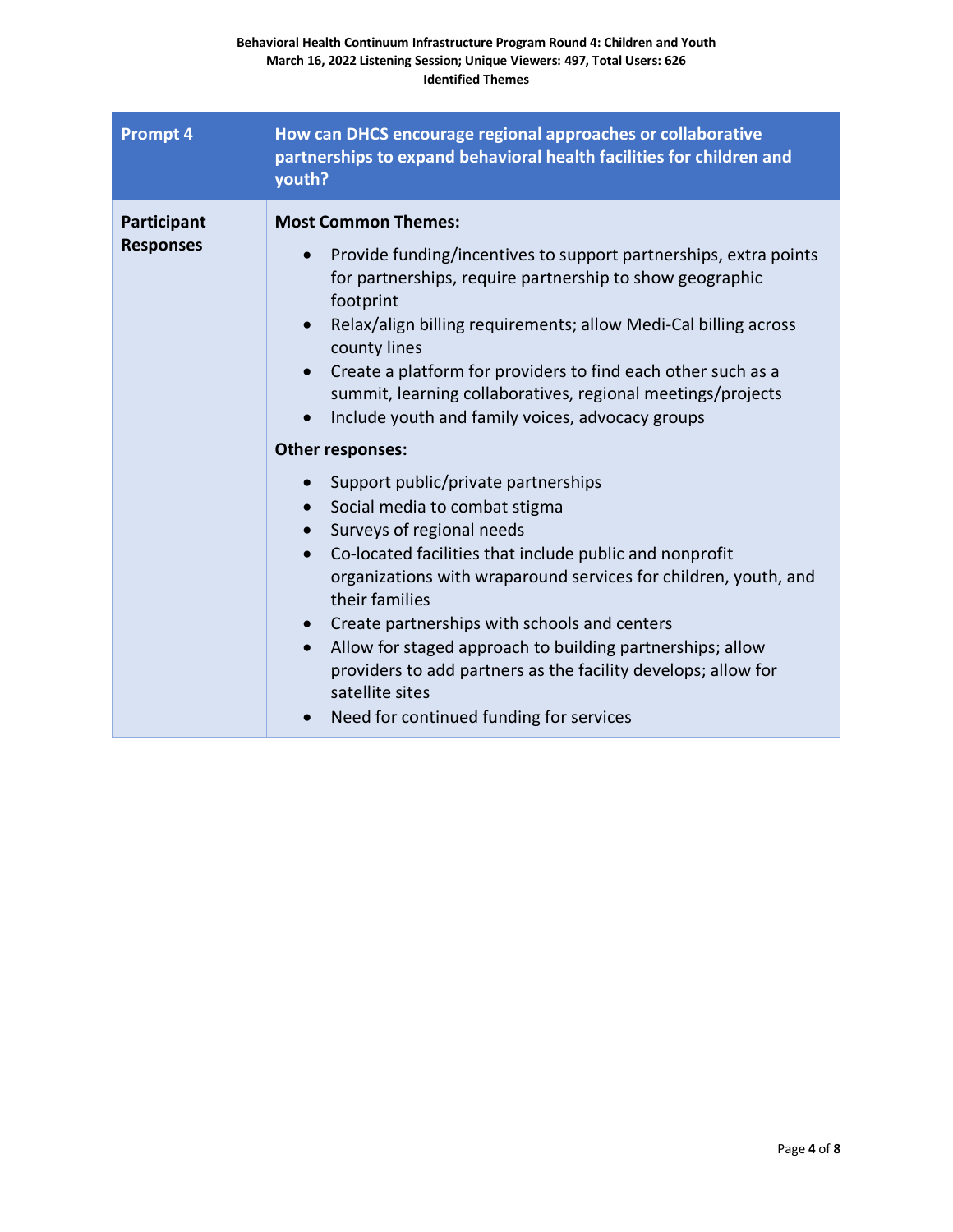| <b>Prompt 5</b>                 | What are the barriers to using this funding opportunity to expand<br>behavioral health services for children and youth?                                                                                                                                                                                                                                                                                                                                                                                                                                                                                           |
|---------------------------------|-------------------------------------------------------------------------------------------------------------------------------------------------------------------------------------------------------------------------------------------------------------------------------------------------------------------------------------------------------------------------------------------------------------------------------------------------------------------------------------------------------------------------------------------------------------------------------------------------------------------|
| Participant<br><b>Responses</b> | <b>Most Common Themes:</b><br>Licensing requirements and regulations, paperwork, red tape<br>Recruiting and paying staff living wages<br>$\bullet$<br>Ensuring sustainable funding for programs<br>Costs of construction often exceed funding<br>Billing rules (prohibition on same day billing)<br>30-year service use commitment<br><b>Other responses:</b><br>Joint certification for MH and SUD would be helpful<br>Match requirements are too high<br>$\bullet$<br>Organizational capacity to manage large construction project<br>Funding for non-traditional services not covered by Medi-Cal<br>$\bullet$ |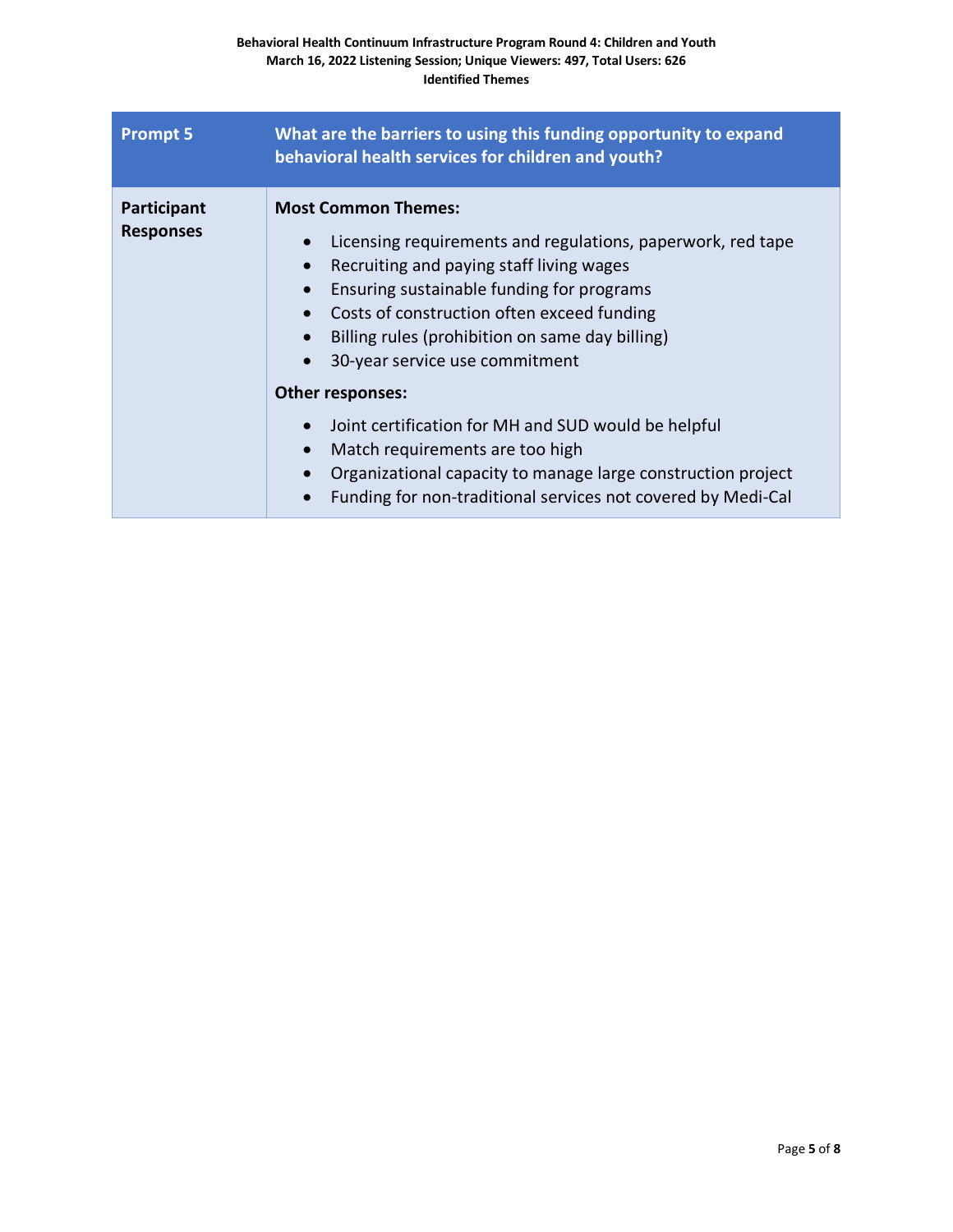| <b>Prompt 6</b>                 | DHCS is considering using the same Launch Ready requirements for<br>Round 4. What is your feedback on the proposed match for Round 4:<br><b>Children and Youth?</b>                                                                                                                                                                                                                                                                                                                                                                                                                                                                                                                                                                                                                                                                                                                |
|---------------------------------|------------------------------------------------------------------------------------------------------------------------------------------------------------------------------------------------------------------------------------------------------------------------------------------------------------------------------------------------------------------------------------------------------------------------------------------------------------------------------------------------------------------------------------------------------------------------------------------------------------------------------------------------------------------------------------------------------------------------------------------------------------------------------------------------------------------------------------------------------------------------------------|
| Participant<br><b>Responses</b> | Most Common Responses (# of respondents):<br>23 – <b>Allow for flexibility</b> in match amounts and what counts as a match<br>(long term maintenance costs); increase match for for-profits and<br>decrease for non-profits (5%) and tribes; adjust match to size of<br>operating budget<br>10 – Match is difficult for smaller non-profit organizations and tribes;<br>accept in-kind and services as match<br>8 – Match is reasonable<br><b>Comments/Suggestions:</b><br>Resources tend to go to those that already have resources $-$ "the<br>under resourced usually remain under resourced"<br>For-profit entities working with government subsidies should be<br>$\bullet$<br>considered separately from other for-profit agencies<br>Have clear guidelines established for how assessed property<br>$\bullet$<br>value over time will (or will not) affect committed match. |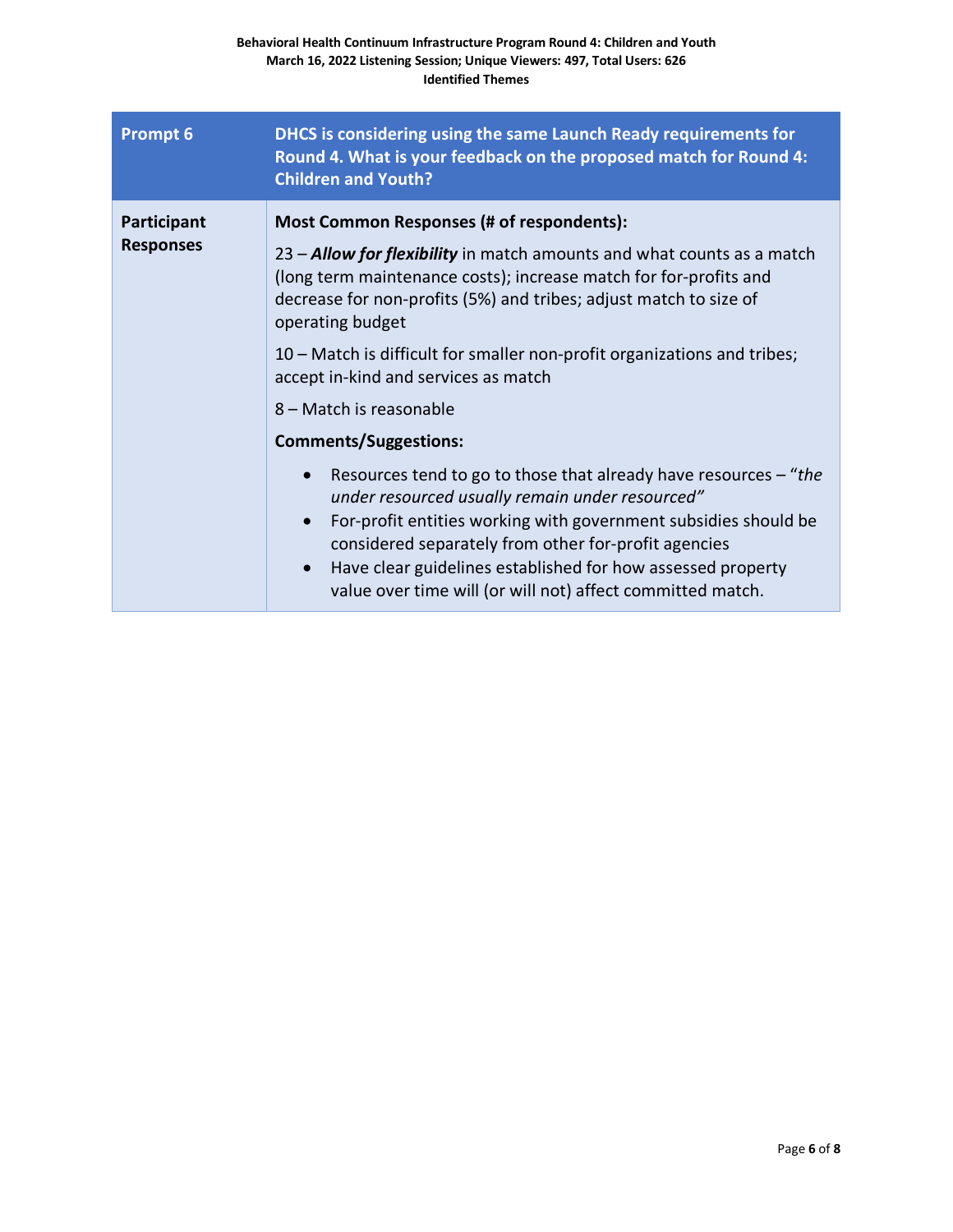| <b>Prompt 7</b>                                 | What is your feedback on the proposed funding methods for Round 4:<br><b>Children and Youth?</b>                                                                                                                                                                                                                                                                                                                                                                                                                                                                                                                                                                                                                                                           |
|-------------------------------------------------|------------------------------------------------------------------------------------------------------------------------------------------------------------------------------------------------------------------------------------------------------------------------------------------------------------------------------------------------------------------------------------------------------------------------------------------------------------------------------------------------------------------------------------------------------------------------------------------------------------------------------------------------------------------------------------------------------------------------------------------------------------|
| Participant<br><b>Response</b><br><b>Themes</b> | Special consideration of youth population within geographic<br>regions; certain regions have higher concentrations of youth; are<br>the geographic regions prorated by youth population?<br>Geographic funding should take into consideration location of<br>$\bullet$<br>programs and ability to reach underserved populations<br>Extra points for applicants who can demonstrate successful<br>$\bullet$<br>services to underserved populations to achieve equity<br>Access is very different by region. Access should be a factor in<br>$\bullet$<br>funding decisions<br>Ensure that applicants are providing services for youth within<br>$\bullet$<br>region and consider applicants experience in providing services<br>for underserved populations |